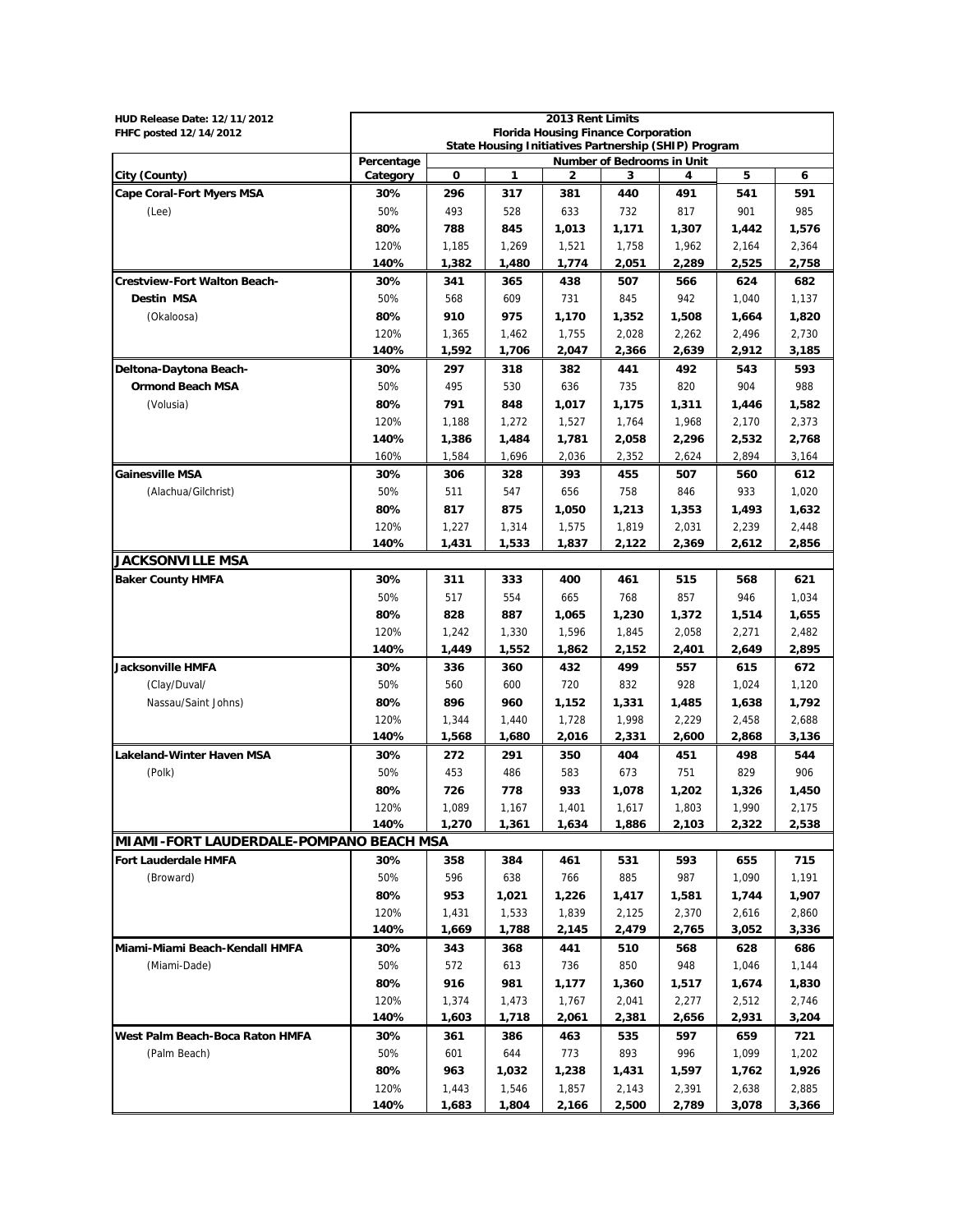| HUD Release Date: 12/11/2012       |                                                                                                    |       |       | 2013 Rent Limits |                            |       |       |       |  |
|------------------------------------|----------------------------------------------------------------------------------------------------|-------|-------|------------------|----------------------------|-------|-------|-------|--|
| FHFC posted 12/14/2012             | <b>Florida Housing Finance Corporation</b><br>State Housing Initiatives Partnership (SHIP) Program |       |       |                  |                            |       |       |       |  |
|                                    | Percentage                                                                                         |       |       |                  | Number of Bedrooms in Unit |       |       |       |  |
| City (County)                      | Category                                                                                           | 0     | 1     | 2                | 3                          | 4     | 5     | 6     |  |
| <b>Naples-Marco Island MSA</b>     | 30%                                                                                                | 363   | 389   | 467              | 540                        | 602   | 664   | 726   |  |
| (Collier)                          | 50%                                                                                                | 606   | 649   | 778              | 900                        | 1,003 | 1,108 | 1,211 |  |
|                                    | 80%                                                                                                | 968   | 1,038 | 1,246            | 1,439                      | 1,606 | 1,771 | 1,937 |  |
|                                    | 120%                                                                                               | 1,455 | 1,558 | 1,869            | 2,160                      | 2,409 | 2,659 | 2,906 |  |
|                                    | 140%                                                                                               | 1,697 | 1,818 | 2,180            | 2,520                      | 2,810 | 3,102 | 3,390 |  |
| North Port-Bradenton-Sarasota MSA  | 30%                                                                                                | 315   | 337   | 405              | 466                        | 521   | 575   | 628   |  |
| (Manatee/Sarasota)                 | 50%                                                                                                | 525   | 562   | 675              | 778                        | 868   | 958   | 1,048 |  |
|                                    | 80%                                                                                                | 838   | 898   | 1,078            | 1,245                      | 1,390 | 1,533 | 1,676 |  |
|                                    | 120%                                                                                               | 1,260 | 1,350 | 1,620            | 1,869                      | 2,085 | 2,301 | 2,515 |  |
|                                    | 140%                                                                                               | 1,470 | 1,575 | 1,890            | 2,180                      | 2,432 | 2,684 | 2,935 |  |
| Ocala MSA                          | 30%                                                                                                | 252   | 270   | 325              | 375                        | 418   | 461   | 504   |  |
| (Marion)                           | 50%                                                                                                | 420   | 450   | 540              | 624                        | 696   | 768   | 840   |  |
|                                    | 80%                                                                                                | 672   | 720   | 865              | 998                        | 1,113 | 1,229 | 1,344 |  |
|                                    | 120%                                                                                               | 1,008 | 1,080 | 1,296            | 1,498                      | 1,671 | 1,845 | 2,016 |  |
|                                    | 140%                                                                                               | 1,176 | 1,260 | 1,512            | 1,748                      | 1,949 | 2,152 | 2,352 |  |
| Orlando-Kissimmee-Sanford MSA      | 30%                                                                                                | 307   | 329   | 395              | 456                        | 510   | 562   | 614   |  |
| (Lake/Orange/                      | 50%                                                                                                | 512   | 548   | 658              | 760                        | 848   | 936   | 1,023 |  |
| Osceola/Seminole)                  | 80%                                                                                                | 820   | 878   | 1,053            | 1,216                      | 1,357 | 1,498 | 1,638 |  |
|                                    | 120%                                                                                               | 1,230 | 1,317 | 1,581            | 1,825                      | 2,037 | 2,248 | 2,457 |  |
|                                    | 140%                                                                                               | 1,435 | 1,536 | 1,844            | 2,129                      | 2,376 | 2,623 | 2,866 |  |
| Palm Bay-Melbourne- Titusville MSA | 30%                                                                                                | 323   | 346   | 416              | 480                        | 536   | 591   | 645   |  |
| (Brevard)                          | 50%                                                                                                | 538   | 576   | 692              | 800                        | 892   | 984   | 1,076 |  |
|                                    | 80%                                                                                                | 861   | 923   | 1,107            | 1,279                      | 1,427 | 1,575 | 1,722 |  |
|                                    | 120%                                                                                               | 1,293 | 1,384 | 1,662            | 1,920                      | 2,142 | 2,362 | 2,583 |  |
|                                    | 140%                                                                                               | 1,508 | 1,615 | 1,939            | 2,240                      | 2,499 | 2,756 | 3,013 |  |
| <b>Palm Coast MSA</b>              | 30%                                                                                                | 317   | 340   | 407              | 470                        | 525   | 579   | 633   |  |
| (Flagler)                          | 50%                                                                                                | 528   | 566   | 678              | 784                        | 875   | 965   | 1,055 |  |
|                                    | 80%                                                                                                | 845   | 905   | 1,086            | 1,255                      | 1,400 | 1,544 | 1,688 |  |
|                                    | 120%                                                                                               | 1,269 | 1,359 | 1,629            | 1,882                      | 2,100 | 2,316 | 2,532 |  |
|                                    | 140%                                                                                               | 1,480 | 1,585 | 1,900            | 2,196                      | 2,450 | 2,702 | 2,954 |  |
| Panama City-Lynn Haven-            | 30%                                                                                                | 303   | 325   | 391              | 451                        | 503   | 556   | 607   |  |
| Panama City Beach MSA              | 50%                                                                                                | 506   | 542   | 651              | 751                        | 838   | 925   | 1,011 |  |
| (Bay)                              | 80%                                                                                                | 810   | 867   | 1,041            | 1,202                      | 1,341 | 1,480 | 1,618 |  |
|                                    | 120%                                                                                               | 1,215 | 1,302 | 1,563            | 1,804                      | 2,013 | 2,220 | 2,427 |  |
|                                    | 140%                                                                                               | 1,417 | 1,519 | 1,823            | 2,105                      | 2,348 | 2,590 | 2,832 |  |
| Pensacola-Ferry Pass-Brent MSA     | 30%                                                                                                | 303   | 325   | 390              | 450                        | 502   | 554   | 605   |  |
| (Escambia/Santa Rosa)              | 50%                                                                                                | 505   | 541   | 650              | 750                        | 837   | 923   | 1,009 |  |
|                                    | 80%                                                                                                | 808   | 866   | 1,038            | 1,200                      | 1,338 | 1,477 | 1,615 |  |
|                                    | 120%                                                                                               | 1,212 | 1,299 | 1,560            | 1,801                      | 2,010 | 2,217 | 2,423 |  |
|                                    | 140%                                                                                               | 1,414 | 1,515 | 1,820            | 2,101                      | 2,345 | 2,586 | 2,827 |  |
| Port Saint Lucie MSA               | 30%                                                                                                | 288   | 309   | 371              | 428                        | 477   | 526   | 575   |  |
| (Martin/Saint Lucie)               | 50%                                                                                                | 480   | 514   | 617              | 712                        | 795   | 877   | 959   |  |
|                                    | 80%                                                                                                | 767   | 822   | 987              | 1,140                      | 1,272 | 1,403 | 1,534 |  |
|                                    | 120%                                                                                               | 1,152 | 1,234 | 1,482            | 1,710                      | 1,908 | 2,106 | 2,301 |  |
|                                    | 140%                                                                                               | 1,344 | 1,440 | 1,729            | 1,995                      | 2,226 | 2,457 | 2,685 |  |
| Punta Gorda MSA                    | 30%                                                                                                | 280   | 300   | 360              | 415                        | 463   | 511   | 558   |  |
| (Charlotte)                        | 50%                                                                                                | 465   | 498   | 597              | 690                        | 770   | 850   | 929   |  |
|                                    | 80%                                                                                                | 743   | 796   | 956              | 1,105                      | 1,232 | 1,360 | 1,487 |  |
|                                    | 120%                                                                                               | 1,116 | 1,195 | 1,434            | 1,657                      | 1,848 | 2,040 | 2,230 |  |
|                                    | 140%                                                                                               | 1,302 | 1,394 | 1,673            | 1,933                      | 2,156 | 2,380 | 2,601 |  |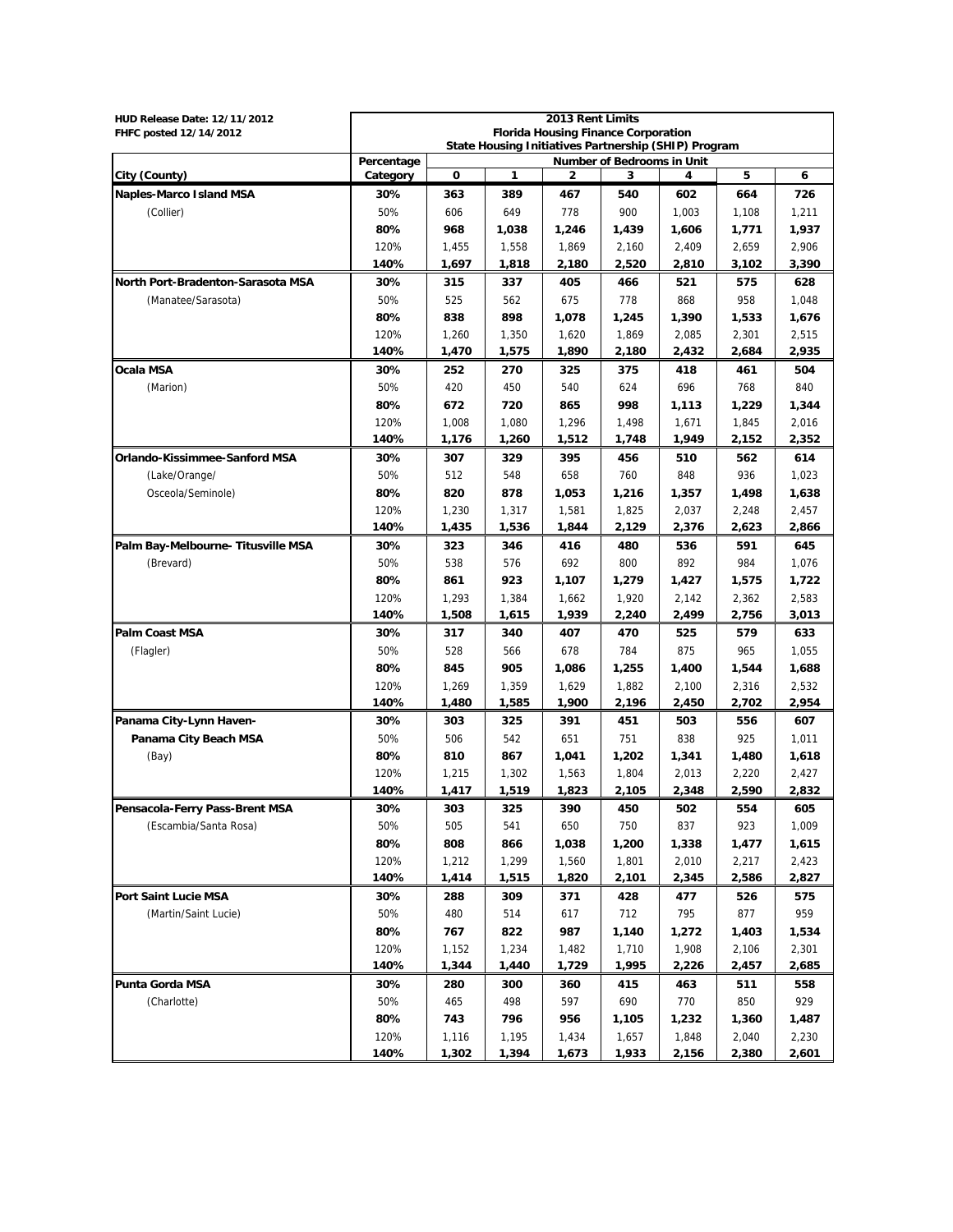| HUD Release Date: 12/11/2012       |                                                                                                  |                                            |            | 2013 Rent Limits |            |                |                |                |  |  |  |
|------------------------------------|--------------------------------------------------------------------------------------------------|--------------------------------------------|------------|------------------|------------|----------------|----------------|----------------|--|--|--|
| FHFC posted 12/14/2012             |                                                                                                  | <b>Florida Housing Finance Corporation</b> |            |                  |            |                |                |                |  |  |  |
|                                    | State Housing Initiatives Partnership (SHIP) Program<br>Percentage<br>Number of Bedrooms in Unit |                                            |            |                  |            |                |                |                |  |  |  |
| City (County)                      | Category                                                                                         | 0                                          | 1          | 2                | 3          | 4              | 5              | 6              |  |  |  |
| Sebastian-Vero Beach MSA           | 30%                                                                                              | 297                                        | 318        | 382              | 441        | 492            | 543            | 593            |  |  |  |
| (Indian River)                     | 50%                                                                                              | 495                                        | 530        | 636              | 735        | 820            | 904            | 988            |  |  |  |
|                                    | 80%                                                                                              | 791                                        | 848        | 1,017            | 1,175      | 1,311          | 1,446          | 1,582          |  |  |  |
|                                    | 120%                                                                                             | 1,188                                      | 1,272      | 1,527            | 1,764      | 1,968          | 2,170          | 2,373          |  |  |  |
|                                    | 140%                                                                                             | 1,386                                      | 1,484      | 1,781            | 2,058      | 2,296          | 2,532          | 2,768          |  |  |  |
| <b>TALLAHASSEE MSA</b>             |                                                                                                  |                                            |            |                  |            |                |                |                |  |  |  |
| Tallahassee HMFA                   | 30%                                                                                              | 321                                        | 344        | 413              | 477        | 532            | 588            | 642            |  |  |  |
| (Gadsden/Leon/                     | 50%                                                                                              | 535                                        | 573        | 687              | 794        | 886            | 978            | 1,069          |  |  |  |
| Jefferson)                         | 80%                                                                                              | 856                                        | 917        | 1,101            | 1,271      | 1,418          | 1,565          | 1,711          |  |  |  |
|                                    | 120%                                                                                             | 1,284                                      | 1,375      | 1,650            | 1,906      | 2,127          | 2,347          | 2,566          |  |  |  |
|                                    | 140%                                                                                             | 1,498                                      | 1,604      | 1,925            | 2,224      | 2,481          | 2,738          | 2,993          |  |  |  |
| <b>Wakulla County HMFA</b>         | 30%                                                                                              | 346                                        | 370        | 445              | 513        | 573            | 632            | 691            |  |  |  |
|                                    | 50%                                                                                              | 576                                        | 617        | 741              | 855        | 955            | 1,053          | 1,151          |  |  |  |
|                                    | 80%                                                                                              | 922                                        | 988        | 1,185            | 1,369      | 1,527          | 1,685          | 1,842          |  |  |  |
|                                    | 120%                                                                                             | 1,383                                      | 1,482      | 1.779            | 2,053      | 2,292          | 2,527          | 2,763          |  |  |  |
|                                    | 140%                                                                                             | 1,613                                      | 1,729      | 2,075            | 2,395      | 2,674          | 2,948          | 3,224          |  |  |  |
| Tampa-St.Petersburg-Clearwater MSA | 30%                                                                                              | 298                                        | 320        | 383              | 443        | 495            | 546            | 596            |  |  |  |
| (Hernando/Hillsborough/            | 50%                                                                                              | 497                                        | 533        | 640              | 738        | 823            | 909            | 994            |  |  |  |
| Pasco/Pinellas)                    | 80%                                                                                              | 796                                        | 853        | 1,023            | 1,181      | 1,318          | 1,455          | 1,590          |  |  |  |
|                                    | 120%                                                                                             | 1,194                                      | 1,279      | 1,536            | 1,773      | 1,977          | 2,182          | 2,385          |  |  |  |
|                                    | 140%                                                                                             | 1,393                                      | 1,492      | 1,792            | 2,068      | 2,306          | 2,546          | 2,783          |  |  |  |
| <b>Bradford County</b>             | 30%                                                                                              | 266                                        | 285        | 342              | 395        | 441            | 486            | 532            |  |  |  |
|                                    | 50%                                                                                              | 443                                        | 475        | 570              | 658        | 733            | 810            | 885            |  |  |  |
|                                    | 80%                                                                                              | 708                                        | 759        | 911              | 1,053      | 1,175          | 1,296          | 1,417          |  |  |  |
|                                    | 120%                                                                                             | 1,065                                      | 1,140      | 1,368            | 1,579      | 1,761          | 1,944          | 2,125          |  |  |  |
|                                    | 140%                                                                                             | 1,242                                      | 1,330      | 1,596            | 1,842      | 2,054          | 2,268          | 2,479          |  |  |  |
| <b>Calhoun County</b>              | 30%                                                                                              | 252                                        | 270        | 325              | 375        | 418            | 461            | 504            |  |  |  |
|                                    | 50%                                                                                              | 420                                        | 450        | 540              | 624        | 696            | 768            | 840            |  |  |  |
|                                    | 80%                                                                                              | 672                                        | 720        | 865              | 998        | 1,113          | 1,229          | 1,344          |  |  |  |
|                                    | 120%                                                                                             | 1,008                                      | 1,080      | 1,296            | 1,498      | 1,671          | 1,845          | 2,016          |  |  |  |
|                                    | 140%                                                                                             | 1,176                                      | 1,260      | 1,512            | 1,748      | 1,949          | 2,152          | 2,352          |  |  |  |
| <b>Citrus County</b>               | 30%                                                                                              | 252                                        | 270        | 325              | 375        | 418            | 461            | 504            |  |  |  |
|                                    | 50%                                                                                              | 420                                        | 450<br>720 | 540              | 624<br>998 | 696            | 768            | 840            |  |  |  |
|                                    | 80%<br>120%                                                                                      | 672<br>1,008                               | 1,080      | 865<br>1,296     | 1,498      | 1,113<br>1,671 | 1,229<br>1,845 | 1,344<br>2,016 |  |  |  |
|                                    | 140%                                                                                             | 1,176                                      | 1,260      | 1,512            | 1,748      | 1,949          | 2,152          | 2,352          |  |  |  |
| <b>Columbia County</b>             | 30%                                                                                              | 252                                        | 270        | 325              | 375        | 418            | 461            | 504            |  |  |  |
|                                    | 50%                                                                                              | 420                                        | 450        | 540              | 624        | 696            | 768            | 840            |  |  |  |
|                                    | 80%                                                                                              | 672                                        | 720        | 865              | 998        | 1,113          | 1,229          | 1,344          |  |  |  |
|                                    | 120%                                                                                             | 1,008                                      | 1,080      | 1,296            | 1,498      | 1,671          | 1,845          | 2,016          |  |  |  |
|                                    | 140%                                                                                             | 1,176                                      | 1,260      | 1,512            | 1,748      | 1,949          | 2,152          | 2,352          |  |  |  |
| <b>DeSoto County</b>               | 30%                                                                                              | 252                                        | 270        | 325              | 375        | 418            | 461            | 504            |  |  |  |
|                                    | 50%                                                                                              | 420                                        | 450        | 540              | 624        | 696            | 768            | 840            |  |  |  |
|                                    | 80%                                                                                              | 672                                        | 720        | 865              | 998        | 1,113          | 1,229          | 1,344          |  |  |  |
|                                    | 120%                                                                                             | 1,008                                      | 1,080      | 1,296            | 1,498      | 1,671          | 1,845          | 2,016          |  |  |  |
|                                    | 140%                                                                                             | 1,176                                      | 1,260      | 1,512            | 1,748      | 1,949          | 2,152          | 2,352          |  |  |  |
| <b>Dixie County</b>                | 30%                                                                                              | 252                                        | 270        | 325              | 375        | 418            | 461            | 504            |  |  |  |
|                                    | 50%                                                                                              | 420                                        | 450        | 540              | 624        | 696            | 768            | 840            |  |  |  |
|                                    | 80%                                                                                              | 672                                        | 720        | 865              | 998        | 1,113          | 1,229          | 1,344          |  |  |  |
|                                    | 120%                                                                                             | 1,008                                      | 1,080      | 1,296            | 1,498      | 1,671          | 1,845          | 2,016          |  |  |  |
|                                    | 140%                                                                                             | 1,176                                      | 1,260      | 1,512            | 1,748      | 1,949          | 2,152          | 2,352          |  |  |  |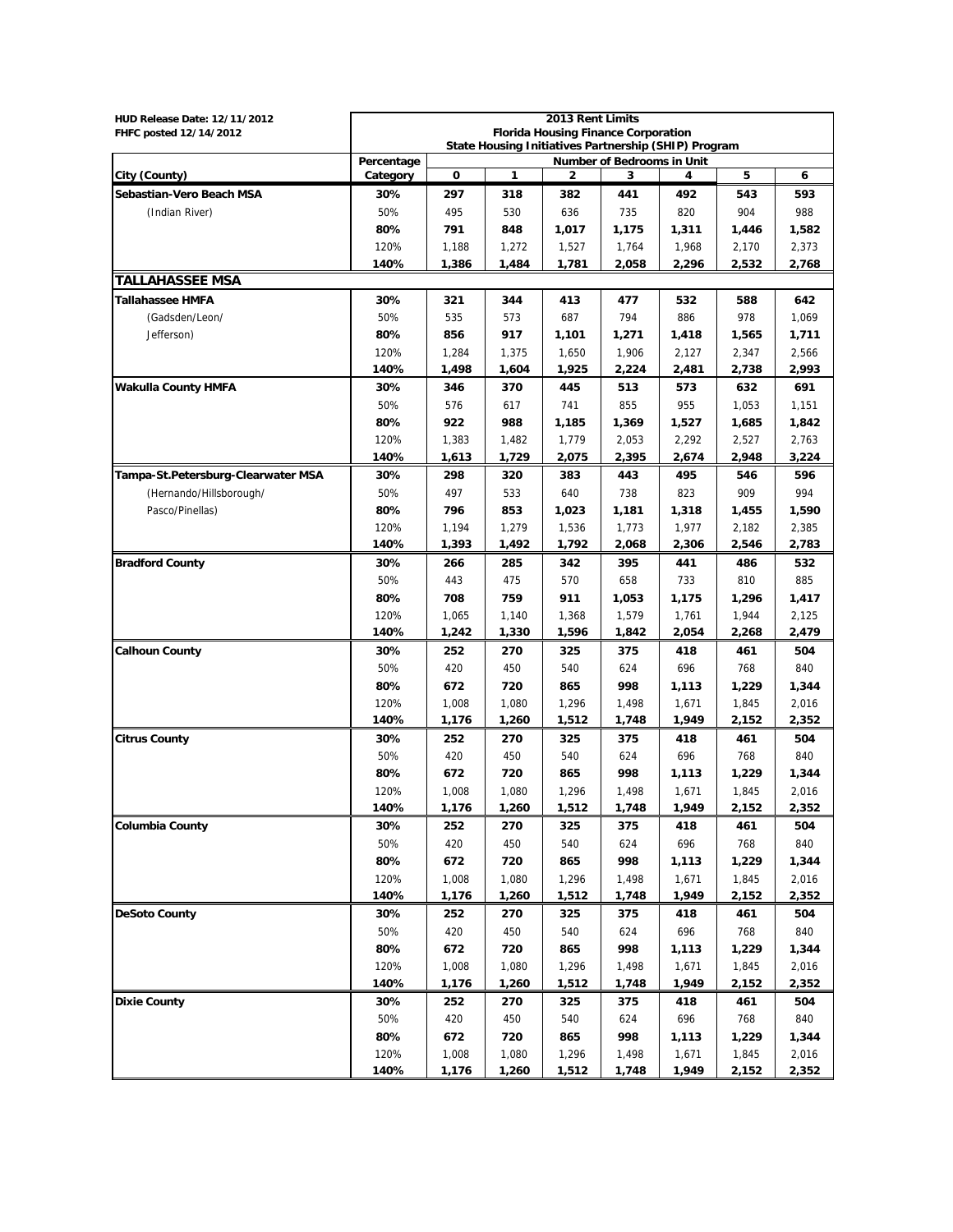| <b>Florida Housing Finance Corporation</b><br>FHFC posted 12/14/2012<br>State Housing Initiatives Partnership (SHIP) Program<br>Percentage<br>Number of Bedrooms in Unit<br>5<br>City (County)<br>0<br>1<br>6<br>Category<br>2<br>3<br>4<br><b>Franklin County</b><br>30%<br>257<br>471<br>514<br>276<br>331<br>382<br>427<br>50%<br>428<br>459<br>637<br>711<br>784<br>857<br>551<br>80%<br>686<br>735<br>882<br>1,019<br>1,137<br>1,255<br>1,372<br>120%<br>1,029<br>1,102<br>1,323<br>1,530<br>1,707<br>1,882<br>2,058<br>1,991<br>2,401<br>140%<br>1,200<br>1,286<br>1,543<br>1,785<br>2,196<br>30%<br><b>Glades County</b><br>252<br>270<br>325<br>375<br>418<br>461<br>504<br>50%<br>420<br>450<br>540<br>624<br>696<br>840<br>768<br>80%<br>672<br>720<br>998<br>1,344<br>865<br>1,113<br>1,229<br>120%<br>1,008<br>1,080<br>1,296<br>2,016<br>1,498<br>1,671<br>1,845<br>140%<br>1,176<br>1,260<br>1,512<br>1,748<br>1,949<br>2,152<br>2,352<br>30%<br><b>Gulf County</b><br>262<br>281<br>337<br>388<br>433<br>478<br>523<br>50%<br>437<br>648<br>723<br>798<br>873<br>468<br>562<br>898<br>80%<br>698<br>748<br>1,396<br>1,037<br>1,157<br>1,277<br>120%<br>1,050<br>1,350<br>1,917<br>2,095<br>1,125<br>1,557<br>1,737<br>140%<br>1,225<br>2,026<br>1,312<br>1,575<br>1,816<br>2,236<br>2,445<br><b>Hamilton County</b><br>30%<br>376<br>253<br>271<br>326<br>420<br>463<br>505<br>50%<br>421<br>451<br>541<br>625<br>697<br>770<br>841<br>80%<br>673<br>721<br>866<br>1,001<br>1,347<br>1,117<br>1,232<br>120%<br>1,011<br>1,083<br>1.299<br>1,501<br>1,674<br>1,848<br>2,020<br>140%<br>1,179<br>1,263<br>1,515<br>1,751<br>1,953<br>2,156<br>2,356<br><b>Hardee County</b><br>30%<br>270<br>325<br>375<br>418<br>461<br>504<br>252<br>50%<br>420<br>450<br>540<br>624<br>696<br>840<br>768<br>672<br>720<br>865<br>998<br>1,344<br>80%<br>1,113<br>1,229<br>120%<br>1,008<br>1,080<br>2,016<br>1,296<br>1,498<br>1,671<br>1,845<br>140%<br>1,176<br>1,260<br>1,512<br>1,748<br>1,949<br>2,152<br>2,352<br>30%<br>252<br>270<br>325<br>375<br>418<br>461<br>504<br><b>Hendry County</b><br>50%<br>420<br>450<br>540<br>696<br>840<br>624<br>768<br>80%<br>672<br>720<br>865<br>998<br>1,113<br>1,229<br>1,344<br>120%<br>1,008<br>2,016<br>1,080<br>1,296<br>1,498<br>1,671<br>1,845<br>140%<br>1,949<br>2,352<br>1,176<br>1,260<br>1,512<br>1,748<br>2,152<br>30%<br>252<br>270<br>418<br>504<br><b>Highlands County</b><br>325<br>375<br>461<br>50%<br>420<br>450<br>540<br>696<br>840<br>624<br>768<br>80%<br>672<br>720<br>998<br>865<br>1,113<br>1,229<br>1,344<br>120%<br>1,008<br>1,080<br>2,016<br>1,296<br>1,498<br>1,671<br>1,845<br>140%<br>1,176<br>1,260<br>1,512<br>1,748<br>1,949<br>2,152<br>2,352<br>30%<br><b>Holmes County</b><br>252<br>270<br>325<br>375<br>418<br>461<br>504<br>50%<br>420<br>450<br>540<br>696<br>768<br>840<br>624<br>80%<br>998<br>672<br>720<br>865<br>1,113<br>1,229<br>1,344<br>120%<br>1,008<br>1,080<br>1,296<br>1,498<br>1,671<br>1,845<br>2,016<br>140%<br>1,176<br>1,260<br>1,512<br>1,748<br>1,949<br>2,152<br>2,352<br><b>Jackson County</b><br>30%<br>271<br>290<br>348<br>495<br>540<br>401<br>448<br>901<br>50%<br>451<br>483<br>580<br>670<br>747<br>824<br>80%<br>721<br>773<br>927<br>1,071<br>1,195<br>1,318<br>1,442<br>120%<br>1,083<br>1,392<br>1,608<br>1,794<br>1,978<br>2,163<br>1,159<br>140%<br>1,263<br>1,352<br>1,624<br>1,876<br>2,093<br>2,308<br>2,523<br>Lafayette County<br>30%<br>286<br>306<br>367<br>424<br>473<br>522<br>570<br>50%<br>707<br>790<br>871<br>952<br>476<br>510<br>612<br>978<br>80%<br>761<br>815<br>1,131<br>1,262<br>1,392<br>1,522<br>120%<br>2,284<br>1,143<br>1,225<br>1,470<br>1,698<br>1,896<br>2,091<br>140%<br>1,333<br>1,429<br>1,715<br>1,981<br>2,212<br>2,439<br>2,665 | HUD Release Date: 12/11/2012 |  |  | 2013 Rent Limits |  |  |  |  |  |  |  |  |
|----------------------------------------------------------------------------------------------------------------------------------------------------------------------------------------------------------------------------------------------------------------------------------------------------------------------------------------------------------------------------------------------------------------------------------------------------------------------------------------------------------------------------------------------------------------------------------------------------------------------------------------------------------------------------------------------------------------------------------------------------------------------------------------------------------------------------------------------------------------------------------------------------------------------------------------------------------------------------------------------------------------------------------------------------------------------------------------------------------------------------------------------------------------------------------------------------------------------------------------------------------------------------------------------------------------------------------------------------------------------------------------------------------------------------------------------------------------------------------------------------------------------------------------------------------------------------------------------------------------------------------------------------------------------------------------------------------------------------------------------------------------------------------------------------------------------------------------------------------------------------------------------------------------------------------------------------------------------------------------------------------------------------------------------------------------------------------------------------------------------------------------------------------------------------------------------------------------------------------------------------------------------------------------------------------------------------------------------------------------------------------------------------------------------------------------------------------------------------------------------------------------------------------------------------------------------------------------------------------------------------------------------------------------------------------------------------------------------------------------------------------------------------------------------------------------------------------------------------------------------------------------------------------------------------------------------------------------------------------------------------------------------------------------------------------------------------------------------------------------------------------------------------------------------------------------------------------------------------------------------------------------------------------------------------------------------------------------------------------------------------------------------------------------------------------------------------------------------------------------------------------------------------------------------------------------------------------------------------------------------------------------------------------------------------------------------------------------------------------------------------------------------------------------------|------------------------------|--|--|------------------|--|--|--|--|--|--|--|--|
|                                                                                                                                                                                                                                                                                                                                                                                                                                                                                                                                                                                                                                                                                                                                                                                                                                                                                                                                                                                                                                                                                                                                                                                                                                                                                                                                                                                                                                                                                                                                                                                                                                                                                                                                                                                                                                                                                                                                                                                                                                                                                                                                                                                                                                                                                                                                                                                                                                                                                                                                                                                                                                                                                                                                                                                                                                                                                                                                                                                                                                                                                                                                                                                                                                                                                                                                                                                                                                                                                                                                                                                                                                                                                                                                                                                              |                              |  |  |                  |  |  |  |  |  |  |  |  |
|                                                                                                                                                                                                                                                                                                                                                                                                                                                                                                                                                                                                                                                                                                                                                                                                                                                                                                                                                                                                                                                                                                                                                                                                                                                                                                                                                                                                                                                                                                                                                                                                                                                                                                                                                                                                                                                                                                                                                                                                                                                                                                                                                                                                                                                                                                                                                                                                                                                                                                                                                                                                                                                                                                                                                                                                                                                                                                                                                                                                                                                                                                                                                                                                                                                                                                                                                                                                                                                                                                                                                                                                                                                                                                                                                                                              |                              |  |  |                  |  |  |  |  |  |  |  |  |
|                                                                                                                                                                                                                                                                                                                                                                                                                                                                                                                                                                                                                                                                                                                                                                                                                                                                                                                                                                                                                                                                                                                                                                                                                                                                                                                                                                                                                                                                                                                                                                                                                                                                                                                                                                                                                                                                                                                                                                                                                                                                                                                                                                                                                                                                                                                                                                                                                                                                                                                                                                                                                                                                                                                                                                                                                                                                                                                                                                                                                                                                                                                                                                                                                                                                                                                                                                                                                                                                                                                                                                                                                                                                                                                                                                                              |                              |  |  |                  |  |  |  |  |  |  |  |  |
|                                                                                                                                                                                                                                                                                                                                                                                                                                                                                                                                                                                                                                                                                                                                                                                                                                                                                                                                                                                                                                                                                                                                                                                                                                                                                                                                                                                                                                                                                                                                                                                                                                                                                                                                                                                                                                                                                                                                                                                                                                                                                                                                                                                                                                                                                                                                                                                                                                                                                                                                                                                                                                                                                                                                                                                                                                                                                                                                                                                                                                                                                                                                                                                                                                                                                                                                                                                                                                                                                                                                                                                                                                                                                                                                                                                              |                              |  |  |                  |  |  |  |  |  |  |  |  |
|                                                                                                                                                                                                                                                                                                                                                                                                                                                                                                                                                                                                                                                                                                                                                                                                                                                                                                                                                                                                                                                                                                                                                                                                                                                                                                                                                                                                                                                                                                                                                                                                                                                                                                                                                                                                                                                                                                                                                                                                                                                                                                                                                                                                                                                                                                                                                                                                                                                                                                                                                                                                                                                                                                                                                                                                                                                                                                                                                                                                                                                                                                                                                                                                                                                                                                                                                                                                                                                                                                                                                                                                                                                                                                                                                                                              |                              |  |  |                  |  |  |  |  |  |  |  |  |
|                                                                                                                                                                                                                                                                                                                                                                                                                                                                                                                                                                                                                                                                                                                                                                                                                                                                                                                                                                                                                                                                                                                                                                                                                                                                                                                                                                                                                                                                                                                                                                                                                                                                                                                                                                                                                                                                                                                                                                                                                                                                                                                                                                                                                                                                                                                                                                                                                                                                                                                                                                                                                                                                                                                                                                                                                                                                                                                                                                                                                                                                                                                                                                                                                                                                                                                                                                                                                                                                                                                                                                                                                                                                                                                                                                                              |                              |  |  |                  |  |  |  |  |  |  |  |  |
|                                                                                                                                                                                                                                                                                                                                                                                                                                                                                                                                                                                                                                                                                                                                                                                                                                                                                                                                                                                                                                                                                                                                                                                                                                                                                                                                                                                                                                                                                                                                                                                                                                                                                                                                                                                                                                                                                                                                                                                                                                                                                                                                                                                                                                                                                                                                                                                                                                                                                                                                                                                                                                                                                                                                                                                                                                                                                                                                                                                                                                                                                                                                                                                                                                                                                                                                                                                                                                                                                                                                                                                                                                                                                                                                                                                              |                              |  |  |                  |  |  |  |  |  |  |  |  |
|                                                                                                                                                                                                                                                                                                                                                                                                                                                                                                                                                                                                                                                                                                                                                                                                                                                                                                                                                                                                                                                                                                                                                                                                                                                                                                                                                                                                                                                                                                                                                                                                                                                                                                                                                                                                                                                                                                                                                                                                                                                                                                                                                                                                                                                                                                                                                                                                                                                                                                                                                                                                                                                                                                                                                                                                                                                                                                                                                                                                                                                                                                                                                                                                                                                                                                                                                                                                                                                                                                                                                                                                                                                                                                                                                                                              |                              |  |  |                  |  |  |  |  |  |  |  |  |
|                                                                                                                                                                                                                                                                                                                                                                                                                                                                                                                                                                                                                                                                                                                                                                                                                                                                                                                                                                                                                                                                                                                                                                                                                                                                                                                                                                                                                                                                                                                                                                                                                                                                                                                                                                                                                                                                                                                                                                                                                                                                                                                                                                                                                                                                                                                                                                                                                                                                                                                                                                                                                                                                                                                                                                                                                                                                                                                                                                                                                                                                                                                                                                                                                                                                                                                                                                                                                                                                                                                                                                                                                                                                                                                                                                                              |                              |  |  |                  |  |  |  |  |  |  |  |  |
|                                                                                                                                                                                                                                                                                                                                                                                                                                                                                                                                                                                                                                                                                                                                                                                                                                                                                                                                                                                                                                                                                                                                                                                                                                                                                                                                                                                                                                                                                                                                                                                                                                                                                                                                                                                                                                                                                                                                                                                                                                                                                                                                                                                                                                                                                                                                                                                                                                                                                                                                                                                                                                                                                                                                                                                                                                                                                                                                                                                                                                                                                                                                                                                                                                                                                                                                                                                                                                                                                                                                                                                                                                                                                                                                                                                              |                              |  |  |                  |  |  |  |  |  |  |  |  |
|                                                                                                                                                                                                                                                                                                                                                                                                                                                                                                                                                                                                                                                                                                                                                                                                                                                                                                                                                                                                                                                                                                                                                                                                                                                                                                                                                                                                                                                                                                                                                                                                                                                                                                                                                                                                                                                                                                                                                                                                                                                                                                                                                                                                                                                                                                                                                                                                                                                                                                                                                                                                                                                                                                                                                                                                                                                                                                                                                                                                                                                                                                                                                                                                                                                                                                                                                                                                                                                                                                                                                                                                                                                                                                                                                                                              |                              |  |  |                  |  |  |  |  |  |  |  |  |
|                                                                                                                                                                                                                                                                                                                                                                                                                                                                                                                                                                                                                                                                                                                                                                                                                                                                                                                                                                                                                                                                                                                                                                                                                                                                                                                                                                                                                                                                                                                                                                                                                                                                                                                                                                                                                                                                                                                                                                                                                                                                                                                                                                                                                                                                                                                                                                                                                                                                                                                                                                                                                                                                                                                                                                                                                                                                                                                                                                                                                                                                                                                                                                                                                                                                                                                                                                                                                                                                                                                                                                                                                                                                                                                                                                                              |                              |  |  |                  |  |  |  |  |  |  |  |  |
|                                                                                                                                                                                                                                                                                                                                                                                                                                                                                                                                                                                                                                                                                                                                                                                                                                                                                                                                                                                                                                                                                                                                                                                                                                                                                                                                                                                                                                                                                                                                                                                                                                                                                                                                                                                                                                                                                                                                                                                                                                                                                                                                                                                                                                                                                                                                                                                                                                                                                                                                                                                                                                                                                                                                                                                                                                                                                                                                                                                                                                                                                                                                                                                                                                                                                                                                                                                                                                                                                                                                                                                                                                                                                                                                                                                              |                              |  |  |                  |  |  |  |  |  |  |  |  |
|                                                                                                                                                                                                                                                                                                                                                                                                                                                                                                                                                                                                                                                                                                                                                                                                                                                                                                                                                                                                                                                                                                                                                                                                                                                                                                                                                                                                                                                                                                                                                                                                                                                                                                                                                                                                                                                                                                                                                                                                                                                                                                                                                                                                                                                                                                                                                                                                                                                                                                                                                                                                                                                                                                                                                                                                                                                                                                                                                                                                                                                                                                                                                                                                                                                                                                                                                                                                                                                                                                                                                                                                                                                                                                                                                                                              |                              |  |  |                  |  |  |  |  |  |  |  |  |
|                                                                                                                                                                                                                                                                                                                                                                                                                                                                                                                                                                                                                                                                                                                                                                                                                                                                                                                                                                                                                                                                                                                                                                                                                                                                                                                                                                                                                                                                                                                                                                                                                                                                                                                                                                                                                                                                                                                                                                                                                                                                                                                                                                                                                                                                                                                                                                                                                                                                                                                                                                                                                                                                                                                                                                                                                                                                                                                                                                                                                                                                                                                                                                                                                                                                                                                                                                                                                                                                                                                                                                                                                                                                                                                                                                                              |                              |  |  |                  |  |  |  |  |  |  |  |  |
|                                                                                                                                                                                                                                                                                                                                                                                                                                                                                                                                                                                                                                                                                                                                                                                                                                                                                                                                                                                                                                                                                                                                                                                                                                                                                                                                                                                                                                                                                                                                                                                                                                                                                                                                                                                                                                                                                                                                                                                                                                                                                                                                                                                                                                                                                                                                                                                                                                                                                                                                                                                                                                                                                                                                                                                                                                                                                                                                                                                                                                                                                                                                                                                                                                                                                                                                                                                                                                                                                                                                                                                                                                                                                                                                                                                              |                              |  |  |                  |  |  |  |  |  |  |  |  |
|                                                                                                                                                                                                                                                                                                                                                                                                                                                                                                                                                                                                                                                                                                                                                                                                                                                                                                                                                                                                                                                                                                                                                                                                                                                                                                                                                                                                                                                                                                                                                                                                                                                                                                                                                                                                                                                                                                                                                                                                                                                                                                                                                                                                                                                                                                                                                                                                                                                                                                                                                                                                                                                                                                                                                                                                                                                                                                                                                                                                                                                                                                                                                                                                                                                                                                                                                                                                                                                                                                                                                                                                                                                                                                                                                                                              |                              |  |  |                  |  |  |  |  |  |  |  |  |
|                                                                                                                                                                                                                                                                                                                                                                                                                                                                                                                                                                                                                                                                                                                                                                                                                                                                                                                                                                                                                                                                                                                                                                                                                                                                                                                                                                                                                                                                                                                                                                                                                                                                                                                                                                                                                                                                                                                                                                                                                                                                                                                                                                                                                                                                                                                                                                                                                                                                                                                                                                                                                                                                                                                                                                                                                                                                                                                                                                                                                                                                                                                                                                                                                                                                                                                                                                                                                                                                                                                                                                                                                                                                                                                                                                                              |                              |  |  |                  |  |  |  |  |  |  |  |  |
|                                                                                                                                                                                                                                                                                                                                                                                                                                                                                                                                                                                                                                                                                                                                                                                                                                                                                                                                                                                                                                                                                                                                                                                                                                                                                                                                                                                                                                                                                                                                                                                                                                                                                                                                                                                                                                                                                                                                                                                                                                                                                                                                                                                                                                                                                                                                                                                                                                                                                                                                                                                                                                                                                                                                                                                                                                                                                                                                                                                                                                                                                                                                                                                                                                                                                                                                                                                                                                                                                                                                                                                                                                                                                                                                                                                              |                              |  |  |                  |  |  |  |  |  |  |  |  |
|                                                                                                                                                                                                                                                                                                                                                                                                                                                                                                                                                                                                                                                                                                                                                                                                                                                                                                                                                                                                                                                                                                                                                                                                                                                                                                                                                                                                                                                                                                                                                                                                                                                                                                                                                                                                                                                                                                                                                                                                                                                                                                                                                                                                                                                                                                                                                                                                                                                                                                                                                                                                                                                                                                                                                                                                                                                                                                                                                                                                                                                                                                                                                                                                                                                                                                                                                                                                                                                                                                                                                                                                                                                                                                                                                                                              |                              |  |  |                  |  |  |  |  |  |  |  |  |
|                                                                                                                                                                                                                                                                                                                                                                                                                                                                                                                                                                                                                                                                                                                                                                                                                                                                                                                                                                                                                                                                                                                                                                                                                                                                                                                                                                                                                                                                                                                                                                                                                                                                                                                                                                                                                                                                                                                                                                                                                                                                                                                                                                                                                                                                                                                                                                                                                                                                                                                                                                                                                                                                                                                                                                                                                                                                                                                                                                                                                                                                                                                                                                                                                                                                                                                                                                                                                                                                                                                                                                                                                                                                                                                                                                                              |                              |  |  |                  |  |  |  |  |  |  |  |  |
|                                                                                                                                                                                                                                                                                                                                                                                                                                                                                                                                                                                                                                                                                                                                                                                                                                                                                                                                                                                                                                                                                                                                                                                                                                                                                                                                                                                                                                                                                                                                                                                                                                                                                                                                                                                                                                                                                                                                                                                                                                                                                                                                                                                                                                                                                                                                                                                                                                                                                                                                                                                                                                                                                                                                                                                                                                                                                                                                                                                                                                                                                                                                                                                                                                                                                                                                                                                                                                                                                                                                                                                                                                                                                                                                                                                              |                              |  |  |                  |  |  |  |  |  |  |  |  |
|                                                                                                                                                                                                                                                                                                                                                                                                                                                                                                                                                                                                                                                                                                                                                                                                                                                                                                                                                                                                                                                                                                                                                                                                                                                                                                                                                                                                                                                                                                                                                                                                                                                                                                                                                                                                                                                                                                                                                                                                                                                                                                                                                                                                                                                                                                                                                                                                                                                                                                                                                                                                                                                                                                                                                                                                                                                                                                                                                                                                                                                                                                                                                                                                                                                                                                                                                                                                                                                                                                                                                                                                                                                                                                                                                                                              |                              |  |  |                  |  |  |  |  |  |  |  |  |
|                                                                                                                                                                                                                                                                                                                                                                                                                                                                                                                                                                                                                                                                                                                                                                                                                                                                                                                                                                                                                                                                                                                                                                                                                                                                                                                                                                                                                                                                                                                                                                                                                                                                                                                                                                                                                                                                                                                                                                                                                                                                                                                                                                                                                                                                                                                                                                                                                                                                                                                                                                                                                                                                                                                                                                                                                                                                                                                                                                                                                                                                                                                                                                                                                                                                                                                                                                                                                                                                                                                                                                                                                                                                                                                                                                                              |                              |  |  |                  |  |  |  |  |  |  |  |  |
|                                                                                                                                                                                                                                                                                                                                                                                                                                                                                                                                                                                                                                                                                                                                                                                                                                                                                                                                                                                                                                                                                                                                                                                                                                                                                                                                                                                                                                                                                                                                                                                                                                                                                                                                                                                                                                                                                                                                                                                                                                                                                                                                                                                                                                                                                                                                                                                                                                                                                                                                                                                                                                                                                                                                                                                                                                                                                                                                                                                                                                                                                                                                                                                                                                                                                                                                                                                                                                                                                                                                                                                                                                                                                                                                                                                              |                              |  |  |                  |  |  |  |  |  |  |  |  |
|                                                                                                                                                                                                                                                                                                                                                                                                                                                                                                                                                                                                                                                                                                                                                                                                                                                                                                                                                                                                                                                                                                                                                                                                                                                                                                                                                                                                                                                                                                                                                                                                                                                                                                                                                                                                                                                                                                                                                                                                                                                                                                                                                                                                                                                                                                                                                                                                                                                                                                                                                                                                                                                                                                                                                                                                                                                                                                                                                                                                                                                                                                                                                                                                                                                                                                                                                                                                                                                                                                                                                                                                                                                                                                                                                                                              |                              |  |  |                  |  |  |  |  |  |  |  |  |
|                                                                                                                                                                                                                                                                                                                                                                                                                                                                                                                                                                                                                                                                                                                                                                                                                                                                                                                                                                                                                                                                                                                                                                                                                                                                                                                                                                                                                                                                                                                                                                                                                                                                                                                                                                                                                                                                                                                                                                                                                                                                                                                                                                                                                                                                                                                                                                                                                                                                                                                                                                                                                                                                                                                                                                                                                                                                                                                                                                                                                                                                                                                                                                                                                                                                                                                                                                                                                                                                                                                                                                                                                                                                                                                                                                                              |                              |  |  |                  |  |  |  |  |  |  |  |  |
|                                                                                                                                                                                                                                                                                                                                                                                                                                                                                                                                                                                                                                                                                                                                                                                                                                                                                                                                                                                                                                                                                                                                                                                                                                                                                                                                                                                                                                                                                                                                                                                                                                                                                                                                                                                                                                                                                                                                                                                                                                                                                                                                                                                                                                                                                                                                                                                                                                                                                                                                                                                                                                                                                                                                                                                                                                                                                                                                                                                                                                                                                                                                                                                                                                                                                                                                                                                                                                                                                                                                                                                                                                                                                                                                                                                              |                              |  |  |                  |  |  |  |  |  |  |  |  |
|                                                                                                                                                                                                                                                                                                                                                                                                                                                                                                                                                                                                                                                                                                                                                                                                                                                                                                                                                                                                                                                                                                                                                                                                                                                                                                                                                                                                                                                                                                                                                                                                                                                                                                                                                                                                                                                                                                                                                                                                                                                                                                                                                                                                                                                                                                                                                                                                                                                                                                                                                                                                                                                                                                                                                                                                                                                                                                                                                                                                                                                                                                                                                                                                                                                                                                                                                                                                                                                                                                                                                                                                                                                                                                                                                                                              |                              |  |  |                  |  |  |  |  |  |  |  |  |
|                                                                                                                                                                                                                                                                                                                                                                                                                                                                                                                                                                                                                                                                                                                                                                                                                                                                                                                                                                                                                                                                                                                                                                                                                                                                                                                                                                                                                                                                                                                                                                                                                                                                                                                                                                                                                                                                                                                                                                                                                                                                                                                                                                                                                                                                                                                                                                                                                                                                                                                                                                                                                                                                                                                                                                                                                                                                                                                                                                                                                                                                                                                                                                                                                                                                                                                                                                                                                                                                                                                                                                                                                                                                                                                                                                                              |                              |  |  |                  |  |  |  |  |  |  |  |  |
|                                                                                                                                                                                                                                                                                                                                                                                                                                                                                                                                                                                                                                                                                                                                                                                                                                                                                                                                                                                                                                                                                                                                                                                                                                                                                                                                                                                                                                                                                                                                                                                                                                                                                                                                                                                                                                                                                                                                                                                                                                                                                                                                                                                                                                                                                                                                                                                                                                                                                                                                                                                                                                                                                                                                                                                                                                                                                                                                                                                                                                                                                                                                                                                                                                                                                                                                                                                                                                                                                                                                                                                                                                                                                                                                                                                              |                              |  |  |                  |  |  |  |  |  |  |  |  |
|                                                                                                                                                                                                                                                                                                                                                                                                                                                                                                                                                                                                                                                                                                                                                                                                                                                                                                                                                                                                                                                                                                                                                                                                                                                                                                                                                                                                                                                                                                                                                                                                                                                                                                                                                                                                                                                                                                                                                                                                                                                                                                                                                                                                                                                                                                                                                                                                                                                                                                                                                                                                                                                                                                                                                                                                                                                                                                                                                                                                                                                                                                                                                                                                                                                                                                                                                                                                                                                                                                                                                                                                                                                                                                                                                                                              |                              |  |  |                  |  |  |  |  |  |  |  |  |
|                                                                                                                                                                                                                                                                                                                                                                                                                                                                                                                                                                                                                                                                                                                                                                                                                                                                                                                                                                                                                                                                                                                                                                                                                                                                                                                                                                                                                                                                                                                                                                                                                                                                                                                                                                                                                                                                                                                                                                                                                                                                                                                                                                                                                                                                                                                                                                                                                                                                                                                                                                                                                                                                                                                                                                                                                                                                                                                                                                                                                                                                                                                                                                                                                                                                                                                                                                                                                                                                                                                                                                                                                                                                                                                                                                                              |                              |  |  |                  |  |  |  |  |  |  |  |  |
|                                                                                                                                                                                                                                                                                                                                                                                                                                                                                                                                                                                                                                                                                                                                                                                                                                                                                                                                                                                                                                                                                                                                                                                                                                                                                                                                                                                                                                                                                                                                                                                                                                                                                                                                                                                                                                                                                                                                                                                                                                                                                                                                                                                                                                                                                                                                                                                                                                                                                                                                                                                                                                                                                                                                                                                                                                                                                                                                                                                                                                                                                                                                                                                                                                                                                                                                                                                                                                                                                                                                                                                                                                                                                                                                                                                              |                              |  |  |                  |  |  |  |  |  |  |  |  |
|                                                                                                                                                                                                                                                                                                                                                                                                                                                                                                                                                                                                                                                                                                                                                                                                                                                                                                                                                                                                                                                                                                                                                                                                                                                                                                                                                                                                                                                                                                                                                                                                                                                                                                                                                                                                                                                                                                                                                                                                                                                                                                                                                                                                                                                                                                                                                                                                                                                                                                                                                                                                                                                                                                                                                                                                                                                                                                                                                                                                                                                                                                                                                                                                                                                                                                                                                                                                                                                                                                                                                                                                                                                                                                                                                                                              |                              |  |  |                  |  |  |  |  |  |  |  |  |
|                                                                                                                                                                                                                                                                                                                                                                                                                                                                                                                                                                                                                                                                                                                                                                                                                                                                                                                                                                                                                                                                                                                                                                                                                                                                                                                                                                                                                                                                                                                                                                                                                                                                                                                                                                                                                                                                                                                                                                                                                                                                                                                                                                                                                                                                                                                                                                                                                                                                                                                                                                                                                                                                                                                                                                                                                                                                                                                                                                                                                                                                                                                                                                                                                                                                                                                                                                                                                                                                                                                                                                                                                                                                                                                                                                                              |                              |  |  |                  |  |  |  |  |  |  |  |  |
|                                                                                                                                                                                                                                                                                                                                                                                                                                                                                                                                                                                                                                                                                                                                                                                                                                                                                                                                                                                                                                                                                                                                                                                                                                                                                                                                                                                                                                                                                                                                                                                                                                                                                                                                                                                                                                                                                                                                                                                                                                                                                                                                                                                                                                                                                                                                                                                                                                                                                                                                                                                                                                                                                                                                                                                                                                                                                                                                                                                                                                                                                                                                                                                                                                                                                                                                                                                                                                                                                                                                                                                                                                                                                                                                                                                              |                              |  |  |                  |  |  |  |  |  |  |  |  |
|                                                                                                                                                                                                                                                                                                                                                                                                                                                                                                                                                                                                                                                                                                                                                                                                                                                                                                                                                                                                                                                                                                                                                                                                                                                                                                                                                                                                                                                                                                                                                                                                                                                                                                                                                                                                                                                                                                                                                                                                                                                                                                                                                                                                                                                                                                                                                                                                                                                                                                                                                                                                                                                                                                                                                                                                                                                                                                                                                                                                                                                                                                                                                                                                                                                                                                                                                                                                                                                                                                                                                                                                                                                                                                                                                                                              |                              |  |  |                  |  |  |  |  |  |  |  |  |
|                                                                                                                                                                                                                                                                                                                                                                                                                                                                                                                                                                                                                                                                                                                                                                                                                                                                                                                                                                                                                                                                                                                                                                                                                                                                                                                                                                                                                                                                                                                                                                                                                                                                                                                                                                                                                                                                                                                                                                                                                                                                                                                                                                                                                                                                                                                                                                                                                                                                                                                                                                                                                                                                                                                                                                                                                                                                                                                                                                                                                                                                                                                                                                                                                                                                                                                                                                                                                                                                                                                                                                                                                                                                                                                                                                                              |                              |  |  |                  |  |  |  |  |  |  |  |  |
|                                                                                                                                                                                                                                                                                                                                                                                                                                                                                                                                                                                                                                                                                                                                                                                                                                                                                                                                                                                                                                                                                                                                                                                                                                                                                                                                                                                                                                                                                                                                                                                                                                                                                                                                                                                                                                                                                                                                                                                                                                                                                                                                                                                                                                                                                                                                                                                                                                                                                                                                                                                                                                                                                                                                                                                                                                                                                                                                                                                                                                                                                                                                                                                                                                                                                                                                                                                                                                                                                                                                                                                                                                                                                                                                                                                              |                              |  |  |                  |  |  |  |  |  |  |  |  |
|                                                                                                                                                                                                                                                                                                                                                                                                                                                                                                                                                                                                                                                                                                                                                                                                                                                                                                                                                                                                                                                                                                                                                                                                                                                                                                                                                                                                                                                                                                                                                                                                                                                                                                                                                                                                                                                                                                                                                                                                                                                                                                                                                                                                                                                                                                                                                                                                                                                                                                                                                                                                                                                                                                                                                                                                                                                                                                                                                                                                                                                                                                                                                                                                                                                                                                                                                                                                                                                                                                                                                                                                                                                                                                                                                                                              |                              |  |  |                  |  |  |  |  |  |  |  |  |
|                                                                                                                                                                                                                                                                                                                                                                                                                                                                                                                                                                                                                                                                                                                                                                                                                                                                                                                                                                                                                                                                                                                                                                                                                                                                                                                                                                                                                                                                                                                                                                                                                                                                                                                                                                                                                                                                                                                                                                                                                                                                                                                                                                                                                                                                                                                                                                                                                                                                                                                                                                                                                                                                                                                                                                                                                                                                                                                                                                                                                                                                                                                                                                                                                                                                                                                                                                                                                                                                                                                                                                                                                                                                                                                                                                                              |                              |  |  |                  |  |  |  |  |  |  |  |  |
|                                                                                                                                                                                                                                                                                                                                                                                                                                                                                                                                                                                                                                                                                                                                                                                                                                                                                                                                                                                                                                                                                                                                                                                                                                                                                                                                                                                                                                                                                                                                                                                                                                                                                                                                                                                                                                                                                                                                                                                                                                                                                                                                                                                                                                                                                                                                                                                                                                                                                                                                                                                                                                                                                                                                                                                                                                                                                                                                                                                                                                                                                                                                                                                                                                                                                                                                                                                                                                                                                                                                                                                                                                                                                                                                                                                              |                              |  |  |                  |  |  |  |  |  |  |  |  |
|                                                                                                                                                                                                                                                                                                                                                                                                                                                                                                                                                                                                                                                                                                                                                                                                                                                                                                                                                                                                                                                                                                                                                                                                                                                                                                                                                                                                                                                                                                                                                                                                                                                                                                                                                                                                                                                                                                                                                                                                                                                                                                                                                                                                                                                                                                                                                                                                                                                                                                                                                                                                                                                                                                                                                                                                                                                                                                                                                                                                                                                                                                                                                                                                                                                                                                                                                                                                                                                                                                                                                                                                                                                                                                                                                                                              |                              |  |  |                  |  |  |  |  |  |  |  |  |
|                                                                                                                                                                                                                                                                                                                                                                                                                                                                                                                                                                                                                                                                                                                                                                                                                                                                                                                                                                                                                                                                                                                                                                                                                                                                                                                                                                                                                                                                                                                                                                                                                                                                                                                                                                                                                                                                                                                                                                                                                                                                                                                                                                                                                                                                                                                                                                                                                                                                                                                                                                                                                                                                                                                                                                                                                                                                                                                                                                                                                                                                                                                                                                                                                                                                                                                                                                                                                                                                                                                                                                                                                                                                                                                                                                                              |                              |  |  |                  |  |  |  |  |  |  |  |  |
|                                                                                                                                                                                                                                                                                                                                                                                                                                                                                                                                                                                                                                                                                                                                                                                                                                                                                                                                                                                                                                                                                                                                                                                                                                                                                                                                                                                                                                                                                                                                                                                                                                                                                                                                                                                                                                                                                                                                                                                                                                                                                                                                                                                                                                                                                                                                                                                                                                                                                                                                                                                                                                                                                                                                                                                                                                                                                                                                                                                                                                                                                                                                                                                                                                                                                                                                                                                                                                                                                                                                                                                                                                                                                                                                                                                              |                              |  |  |                  |  |  |  |  |  |  |  |  |
|                                                                                                                                                                                                                                                                                                                                                                                                                                                                                                                                                                                                                                                                                                                                                                                                                                                                                                                                                                                                                                                                                                                                                                                                                                                                                                                                                                                                                                                                                                                                                                                                                                                                                                                                                                                                                                                                                                                                                                                                                                                                                                                                                                                                                                                                                                                                                                                                                                                                                                                                                                                                                                                                                                                                                                                                                                                                                                                                                                                                                                                                                                                                                                                                                                                                                                                                                                                                                                                                                                                                                                                                                                                                                                                                                                                              |                              |  |  |                  |  |  |  |  |  |  |  |  |
|                                                                                                                                                                                                                                                                                                                                                                                                                                                                                                                                                                                                                                                                                                                                                                                                                                                                                                                                                                                                                                                                                                                                                                                                                                                                                                                                                                                                                                                                                                                                                                                                                                                                                                                                                                                                                                                                                                                                                                                                                                                                                                                                                                                                                                                                                                                                                                                                                                                                                                                                                                                                                                                                                                                                                                                                                                                                                                                                                                                                                                                                                                                                                                                                                                                                                                                                                                                                                                                                                                                                                                                                                                                                                                                                                                                              |                              |  |  |                  |  |  |  |  |  |  |  |  |
|                                                                                                                                                                                                                                                                                                                                                                                                                                                                                                                                                                                                                                                                                                                                                                                                                                                                                                                                                                                                                                                                                                                                                                                                                                                                                                                                                                                                                                                                                                                                                                                                                                                                                                                                                                                                                                                                                                                                                                                                                                                                                                                                                                                                                                                                                                                                                                                                                                                                                                                                                                                                                                                                                                                                                                                                                                                                                                                                                                                                                                                                                                                                                                                                                                                                                                                                                                                                                                                                                                                                                                                                                                                                                                                                                                                              |                              |  |  |                  |  |  |  |  |  |  |  |  |
|                                                                                                                                                                                                                                                                                                                                                                                                                                                                                                                                                                                                                                                                                                                                                                                                                                                                                                                                                                                                                                                                                                                                                                                                                                                                                                                                                                                                                                                                                                                                                                                                                                                                                                                                                                                                                                                                                                                                                                                                                                                                                                                                                                                                                                                                                                                                                                                                                                                                                                                                                                                                                                                                                                                                                                                                                                                                                                                                                                                                                                                                                                                                                                                                                                                                                                                                                                                                                                                                                                                                                                                                                                                                                                                                                                                              |                              |  |  |                  |  |  |  |  |  |  |  |  |
|                                                                                                                                                                                                                                                                                                                                                                                                                                                                                                                                                                                                                                                                                                                                                                                                                                                                                                                                                                                                                                                                                                                                                                                                                                                                                                                                                                                                                                                                                                                                                                                                                                                                                                                                                                                                                                                                                                                                                                                                                                                                                                                                                                                                                                                                                                                                                                                                                                                                                                                                                                                                                                                                                                                                                                                                                                                                                                                                                                                                                                                                                                                                                                                                                                                                                                                                                                                                                                                                                                                                                                                                                                                                                                                                                                                              |                              |  |  |                  |  |  |  |  |  |  |  |  |
|                                                                                                                                                                                                                                                                                                                                                                                                                                                                                                                                                                                                                                                                                                                                                                                                                                                                                                                                                                                                                                                                                                                                                                                                                                                                                                                                                                                                                                                                                                                                                                                                                                                                                                                                                                                                                                                                                                                                                                                                                                                                                                                                                                                                                                                                                                                                                                                                                                                                                                                                                                                                                                                                                                                                                                                                                                                                                                                                                                                                                                                                                                                                                                                                                                                                                                                                                                                                                                                                                                                                                                                                                                                                                                                                                                                              |                              |  |  |                  |  |  |  |  |  |  |  |  |
|                                                                                                                                                                                                                                                                                                                                                                                                                                                                                                                                                                                                                                                                                                                                                                                                                                                                                                                                                                                                                                                                                                                                                                                                                                                                                                                                                                                                                                                                                                                                                                                                                                                                                                                                                                                                                                                                                                                                                                                                                                                                                                                                                                                                                                                                                                                                                                                                                                                                                                                                                                                                                                                                                                                                                                                                                                                                                                                                                                                                                                                                                                                                                                                                                                                                                                                                                                                                                                                                                                                                                                                                                                                                                                                                                                                              |                              |  |  |                  |  |  |  |  |  |  |  |  |
|                                                                                                                                                                                                                                                                                                                                                                                                                                                                                                                                                                                                                                                                                                                                                                                                                                                                                                                                                                                                                                                                                                                                                                                                                                                                                                                                                                                                                                                                                                                                                                                                                                                                                                                                                                                                                                                                                                                                                                                                                                                                                                                                                                                                                                                                                                                                                                                                                                                                                                                                                                                                                                                                                                                                                                                                                                                                                                                                                                                                                                                                                                                                                                                                                                                                                                                                                                                                                                                                                                                                                                                                                                                                                                                                                                                              |                              |  |  |                  |  |  |  |  |  |  |  |  |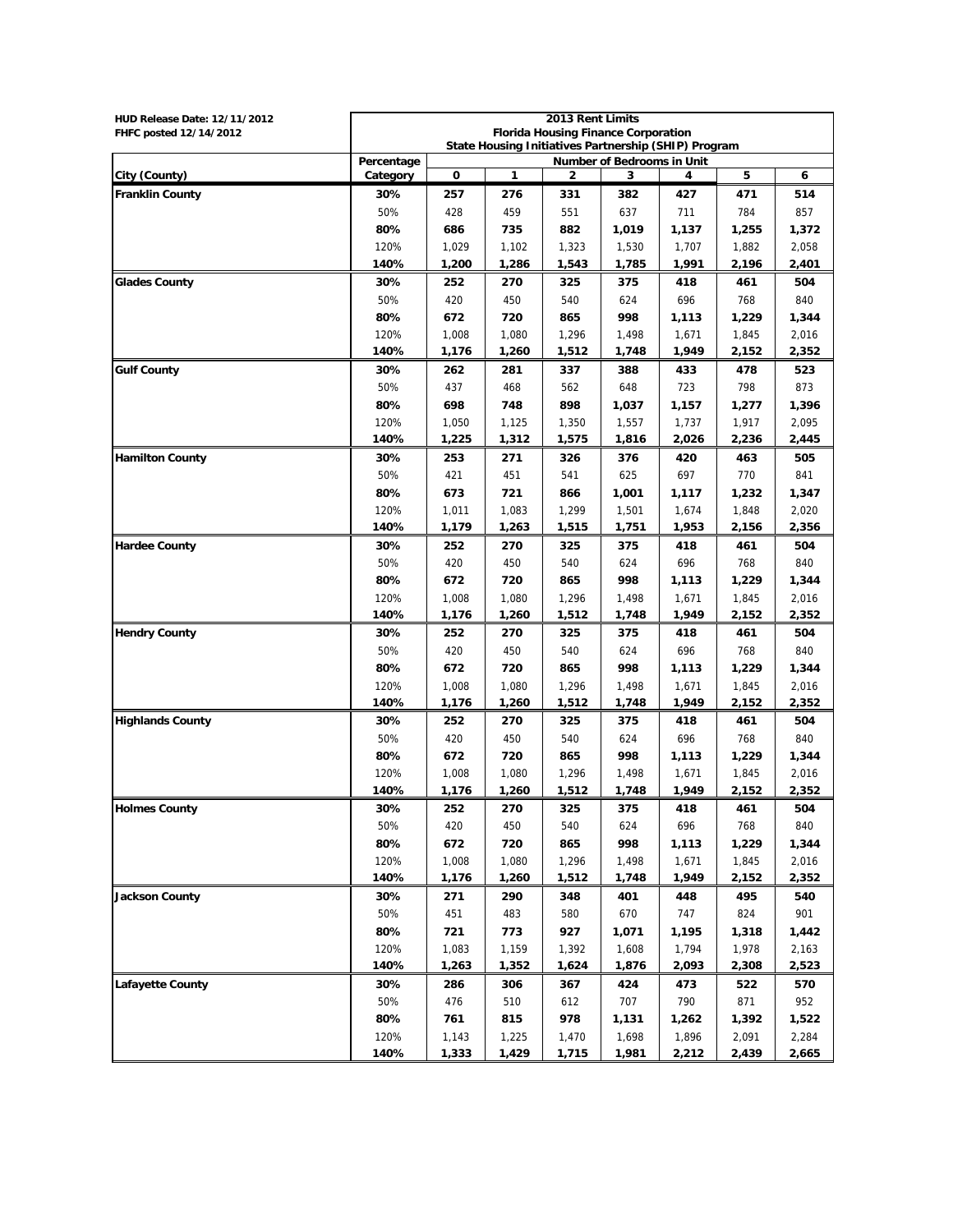| HUD Release Date: 12/11/2012 |                                                                                    |       |       | 2013 Rent Limits                           |       |       |       |       |  |  |  |
|------------------------------|------------------------------------------------------------------------------------|-------|-------|--------------------------------------------|-------|-------|-------|-------|--|--|--|
| FHFC posted 12/14/2012       |                                                                                    |       |       | <b>Florida Housing Finance Corporation</b> |       |       |       |       |  |  |  |
|                              | State Housing Initiatives Partnership (SHIP) Program<br>Number of Bedrooms in Unit |       |       |                                            |       |       |       |       |  |  |  |
| City (County)                | Percentage<br>Category                                                             | 0     | 1     | 2                                          | 3     | 4     | 5     | 6     |  |  |  |
|                              |                                                                                    |       |       |                                            |       |       |       |       |  |  |  |
| <b>Levy County</b>           | 30%                                                                                | 252   | 270   | 325                                        | 375   | 418   | 461   | 504   |  |  |  |
|                              | 50%                                                                                | 420   | 450   | 540                                        | 624   | 696   | 768   | 840   |  |  |  |
|                              | 80%                                                                                | 672   | 720   | 865                                        | 998   | 1,113 | 1,229 | 1,344 |  |  |  |
|                              | 120%                                                                               | 1,008 | 1,080 | 1,296                                      | 1,498 | 1,671 | 1,845 | 2,016 |  |  |  |
|                              | 140%                                                                               | 1,176 | 1,260 | 1,512                                      | 1,748 | 1,949 | 2,152 | 2,352 |  |  |  |
| <b>Liberty County</b>        | 30%                                                                                | 272   | 291   | 350                                        | 404   | 451   | 498   | 544   |  |  |  |
|                              | 50%                                                                                | 453   | 486   | 583                                        | 673   | 751   | 829   | 906   |  |  |  |
|                              | 80%                                                                                | 726   | 778   | 933                                        | 1,078 | 1,202 | 1,326 | 1,450 |  |  |  |
|                              | 120%                                                                               | 1,089 | 1,167 | 1,401                                      | 1,617 | 1,803 | 1,990 | 2,175 |  |  |  |
|                              | 140%                                                                               | 1,270 | 1,361 | 1,634                                      | 1,886 | 2,103 | 2,322 | 2,538 |  |  |  |
| <b>Madison County</b>        | 30%                                                                                | 253   | 271   | 326                                        | 376   | 420   | 463   | 505   |  |  |  |
|                              | 50%                                                                                | 421   | 451   | 541                                        | 625   | 697   | 770   | 841   |  |  |  |
|                              | 80%                                                                                | 673   | 721   | 866                                        | 1,001 | 1,117 | 1,232 | 1,347 |  |  |  |
|                              | 120%                                                                               | 1,011 | 1,083 | 1,299                                      | 1,501 | 1,674 | 1,848 | 2,020 |  |  |  |
|                              | 140%                                                                               | 1,179 | 1,263 | 1,515                                      | 1,751 | 1,953 | 2,156 | 2,356 |  |  |  |
| <b>Monroe County</b>         | 30%                                                                                | 455   | 487   | 585                                        | 676   | 755   | 832   | 910   |  |  |  |
|                              | 50%                                                                                | 758   | 813   | 976                                        | 1,127 | 1,257 | 1,388 | 1,517 |  |  |  |
|                              | 80%                                                                                | 1,213 | 1,300 | 1,561                                      | 1,803 | 2,011 | 2,219 | 2,427 |  |  |  |
|                              | 120%                                                                               | 1,821 | 1,951 | 2,343                                      | 2,706 | 3,018 | 3,331 | 3,641 |  |  |  |
|                              | 140%                                                                               | 2,124 | 2,276 | 2,733                                      | 3,157 | 3,521 | 3,886 | 4,248 |  |  |  |
| <b>Okeechobee County</b>     | 30%                                                                                | 262   | 281   | 337                                        | 388   | 433   | 478   | 523   |  |  |  |
|                              | 50%                                                                                | 436   | 467   | 561                                        | 647   | 722   | 797   | 871   |  |  |  |
|                              | 80%                                                                                | 697   | 747   | 897                                        | 1,036 | 1,156 | 1,276 | 1,394 |  |  |  |
|                              | 120%                                                                               | 1,047 | 1,122 | 1,347                                      | 1,554 | 1,734 | 1,914 | 2,091 |  |  |  |
|                              | 140%                                                                               | 1,221 | 1,309 | 1,571                                      | 1,813 | 2,023 | 2,233 | 2,440 |  |  |  |
| <b>Putnam County</b>         | 30%                                                                                | 252   | 270   | 325                                        | 375   | 418   | 461   | 504   |  |  |  |
|                              | 50%                                                                                | 420   | 450   | 540                                        | 624   | 696   | 768   | 840   |  |  |  |
|                              | 80%                                                                                | 672   | 720   | 865                                        | 998   | 1,113 | 1,229 | 1,344 |  |  |  |
|                              | 120%                                                                               | 1,008 | 1,080 | 1,296                                      | 1,498 | 1,671 | 1,845 | 2,016 |  |  |  |
|                              | 140%                                                                               | 1,176 | 1,260 | 1,512                                      | 1,748 | 1,949 | 2,152 | 2,352 |  |  |  |
| <b>Sumter County</b>         | 30%                                                                                | 278   | 298   | 358                                        | 413   | 461   | 509   | 556   |  |  |  |
|                              | 50%                                                                                | 463   | 496   | 596                                        | 689   | 768   | 848   | 927   |  |  |  |
|                              | 80%                                                                                | 742   | 795   | 955                                        | 1,102 | 1,230 | 1,357 | 1,484 |  |  |  |
|                              | 120%                                                                               | 1,113 | 1,192 | 1,431                                      | 1,654 | 1,845 | 2,037 | 2,226 |  |  |  |
|                              | 140%                                                                               | 1,298 | 1,391 | 1,669                                      | 1,930 | 2,152 | 2,376 | 2,597 |  |  |  |
| Suwannee County              | 30%                                                                                | 252   | 270   | 325                                        | 375   | 418   | 461   | 504   |  |  |  |
|                              | 50%                                                                                | 420   | 450   | 540                                        | 624   | 696   | 768   | 840   |  |  |  |
|                              | 80%                                                                                | 672   | 720   | 865                                        | 998   | 1,113 | 1,229 | 1,344 |  |  |  |
|                              | 120%                                                                               | 1,008 | 1,080 | 1,296                                      | 1,498 | 1,671 | 1,845 | 2,016 |  |  |  |
|                              | 140%                                                                               | 1,176 | 1,260 | 1,512                                      | 1,748 | 1,949 | 2,152 | 2,352 |  |  |  |
| <b>Taylor County</b>         | 30%                                                                                | 257   | 275   | 330                                        | 381   | 425   | 469   | 512   |  |  |  |
|                              | 50%                                                                                | 428   | 459   | 551                                        | 636   | 710   | 783   | 855   |  |  |  |
|                              | 80%                                                                                | 685   | 733   | 880                                        | 1,016 | 1,135 | 1,251 | 1,368 |  |  |  |
|                              | 120%                                                                               | 1,029 | 1,102 | 1,323                                      | 1,527 | 1,704 | 1,879 | 2,053 |  |  |  |
|                              | 140%                                                                               | 1,200 | 1,286 | 1,543                                      | 1,781 | 1,988 | 2,192 | 2,396 |  |  |  |
| <b>Union County</b>          | 30%                                                                                | 296   | 317   | 381                                        | 440   | 491   | 541   | 591   |  |  |  |
|                              | 50%                                                                                | 493   | 529   | 635                                        | 733   | 818   | 903   | 987   |  |  |  |
|                              | 80%                                                                                | 790   | 846   | 1,015                                      | 1,173 | 1,308 | 1,443 | 1,578 |  |  |  |
|                              | 120%                                                                               | 1,185 | 1,270 | 1,524                                      | 1,761 | 1,965 | 2,167 | 2,368 |  |  |  |
|                              | 140%                                                                               | 1,382 | 1,482 | 1,778                                      | 2,054 | 2,292 | 2,528 | 2,763 |  |  |  |